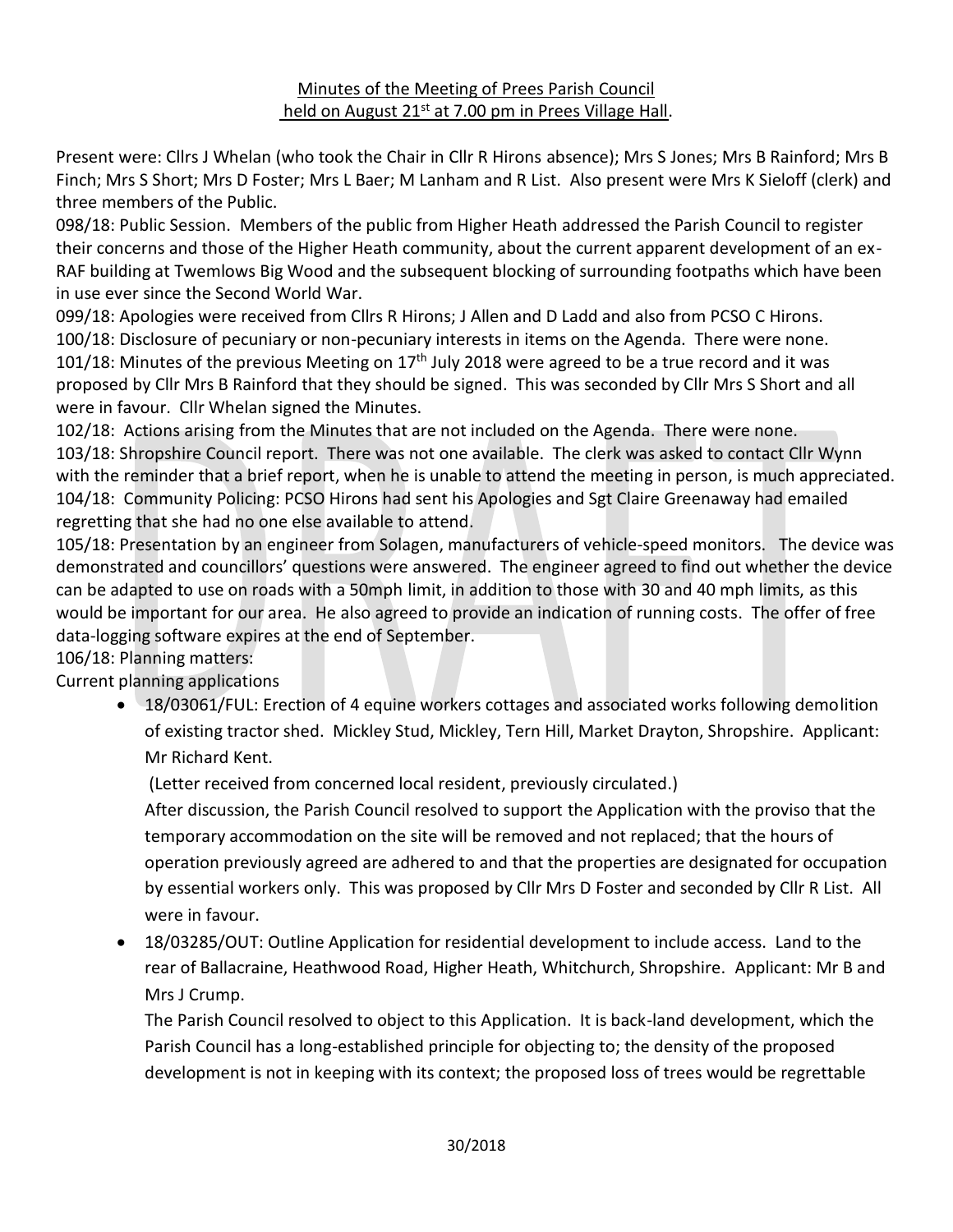and the access is very problematic. The Parish Council's objection was proposed by Cllr M Lanham and seconded by Cllr Mrs D Foster. All were in favour.

- 18/03314/FUL: Proposed dormer windows to front elevation. Wintercourt, Twemlows Avenue, Higher Heath, Whitchurch, Shropshire. Applicant: Ms Baker. The Parish Council resolved to support this Application. This was proposed by Cllr Mrs B Finch and seconded by Cllr Mrs S Short. All were in favour.
- 18/02592/FUL: Amendments to plans for erection of extensions and alterations to existing dwelling. 5 Woodlands Grove, Prees Higher Heath SY13 2JB. Applicants: Mr and Mrs Partington. The Parish Council resolved to support this Application with the proviso that obscured glass would be used in the bathroom window. Proposed by Cllr Mrs L Baer and seconded by Cllr R List. All were in favour.
- Variation of Section 106 for Planning Application no 14/01571/OUT to agree the tenure of the proposed dwelling to be 'discounted market rent' which would be owned and managed by the applicants as a private social landlord, thus include the private landlord clauses. Berwick, Heathwood Road, Higher Heath, Whitchurch, Shropshire. Applicants: Mr and Mrs B McDermott. The Parish Council resolved to object to this Application, preferring the original agreement for the house to be sold as Affordable Housing. This was proposed by Cllr Mrs S Jones and seconded by Cllr Mrs B Finch. All were in favour.

# Additional Planning Application received:

• 18/02596/VAR: Amendments received for 18/02596/VAR Variation of Condition No 2 (approved plans) and Condition No 13 (pitches) attached to permission 14/04248/FUL dated 29.4.15. Manor Park, Manor House Lane, Higher Heath, Shropshire. The Parish Council resolved to object to this Application, on the basis that it would result in the site being overcrowded. This was proposed by Cllr Mrs S Jones and seconded by Cllr Mrs B Finch. All were in favour with one abstention.

Planning decision received from Shropshire Council:

• 18/02788/FUL: Erection of part single and part two-storey rear and side extension. Oaklands, Lower Heath, Prees, Shropshire. Decision: Grant Permission

## Additional planning matter:

Concerns about new development of old ex-military site on the A41 at Higher Heath.

Cllr J Whelan acknowledged the strength of feeling that concerns about what is happening at this site have raised. Higher Heath residents have contacted the Parish Council detailing their various concerns about the removal of trees, disturbance of the largest bat colony in Shropshire and blocking off of long-used foot-paths. Residents are also worried about reports that the building is to be used to house farm live-stock. All these concerns have been forwarded to the relevant authorities. The Footpaths Officer has advised that the footpath in question is not currently a formally recognised Right of Way, but as it has been used regularly for very many years, it is possible to apply to Shropshire Council to have it formally recognised. All present at the meeting were in favour of this course of action and Cllr M Lanham volunteered to have an initial look at the paperwork. It was acknowledged that help from the community would be necessary in gathering evidence of the path's historical use.

107/18: Parish and Parish Council Matters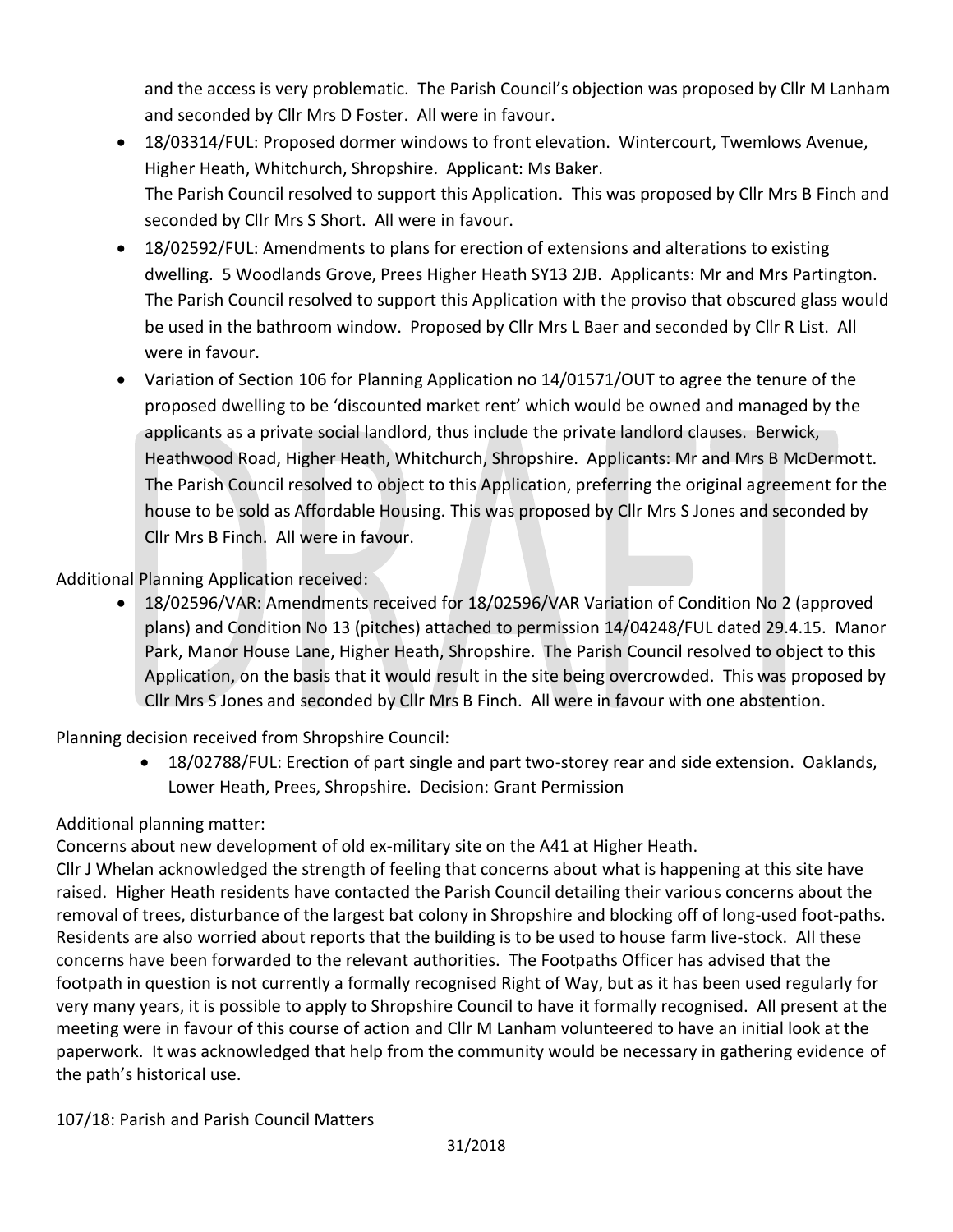**Battles Over Commemoration November 2018**: Cllr Whelan reported that a very generous and skilled local craftman, who wishes to avoid publicity, has very kindly made and donated a fine brazier to be used as a Beacon at the event. The brazier is 750mm square and will stand atop a 4m pole and will be lighted on the evening of November 11th forming the focus for the evening's commemoration and taking its place among all the Beacons being lighted simultaneously across the country. Clerk was asked to write letter of thanks and appreciation to our benefactor. There are other matters to be decided about the Battles Over event, and these will be carried forward to the next Agenda.

**Smartwater coming to Prees and Fauls wards.** The clerk reported that the final paperwork just needed the Chairman's signature on his imminent return from holiday. The first distribution of Smartwater kits to householders was planned for Saturday September 22<sup>nd</sup> in Prees Village Hall.

**Road Safety Posters Display:** the clerk reminded the Councillors that this will take place on Saturday September 15<sup>th</sup> from 10am until 2 pm in Prees Village Hall. It was agreed that the event would also be an opportunity to broadcast the imminent roll-out of Smartwater in the community. Clerk to print off posters and fliers sent to her for the purpose. Cllr D Ladd had offered previously to bring an Ambulance to the event for the children's interest and to talk to them about his role as a paramedic and the Councillors present thought this was a good plan if it did not entail too much work for Cllr Ladd. Similarly the idea was mooted that it might also be possible to have a Fire Engine present. It was suggested that the car park behind the Village Hall would be the safest place for these vehicles to be on display. Cllr B Rainford and the clerk offered to sort out refreshments for the event.

**Shropshire Council Risk-Based Approach Consultation** pertaining to the maintenance of Highway infrastructure, closing date 23rd August 2018. The Parish Council had no comment to make.

**Cllr Mrs S Short seeks authorisation to attend training** Negotiating a Better Outcome in Planning 12<sup>th</sup> September 10-4 at the Lord Hill Hotel, Shrewsbury. The Parish Council resolved to meet the cost of this training: this was proposed by Cllr Mrs B Rainford and seconded by Cllr M Lanham. All were in favour. **Prospective meeting with Eddie West, Principal Planning Officer at Shropshire Council**. It was agreed that this meeting about the Local Plan Review would be arranged on Cllr R Hirons' return from holiday and that Cllrs J Whelan; Mrs S Short; Mrs D Foster and M Lanham would also attend, together with the clerk.

108/18: Accounting matters.

- The clerk advised the Parish Council that the Bank Reconciliation for the first quarter of 2018-19 had been passed for checking by Mr Jonathan Smith.
- Clerk reported that 2017-18 Accounts were still with External Auditor.
- Payment of accounts August 2018. It was resolved to pay the following invoices. This was proposed by Cllr M Lanham and seconded by Cllr Mrs B Rainford. All were in favour.

## Payment of accounts August 21<sup>st</sup> 2018 Mrs K Sieloff clerks salary August 421.69 HMRC PAYE 3.80 Clerks expenses (detailed below) 59.59 Scottish Power (energy for streetlamps) 30.6.18-31.7.18 159.38 Scottish Power (Pavilion)- final invoice 15.69 Jones Community Lighting streetlamp maintenance to July 31 132.19 RoSPA annual playgrounds inspections 205.80 SALC training: Planning from a Local Perspective 19.6.18 69.00

Total £1067.14

*Clerk's expenses 13.7.18-13.8.18*